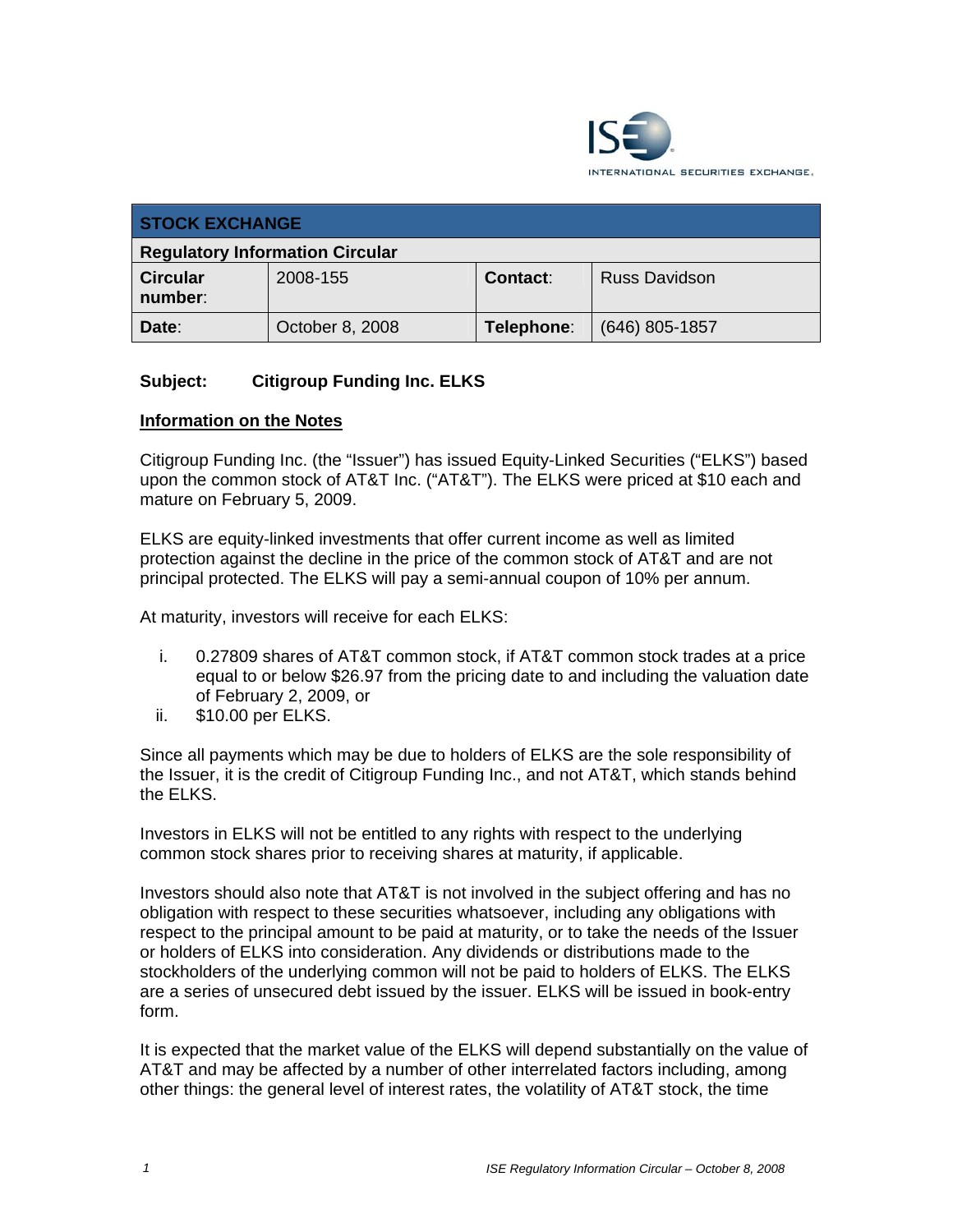remaining to maturity, the dividend yield of AT&T stock, and the credit ratings of the Issuer.

The Trustee for the securities is The Bank of New York.

Trading in the shares on ISE is on a UTP basis and is subject to ISE equity trading rules. The shares will trade from 9:00 a.m. until 4:00 p.m. Eastern Time. Equity Electronic Access Members ("Equity EAMs") trading the shares during the Pre-Market Session are exposed to the risk of the lack of the calculation or dissemination of underlying index value or intraday indicative value ("IIV"). For certain derivative securities products, an updated underlying index value or IIV may not be calculated or publicly disseminated in the Pre-Market hours. Since the underlying index value and IIV are not calculated or widely disseminated during Pre-Market hours, an investor who is unable to calculate implied values for certain derivative securities products during Pre-Market hours may be at a disadvantage to market professionals.

Equity EAMs also should review NASD Notice to Members 03-71 for guidance on trading these products. The Notice reminds members of their obligations to: (1) conduct adequate due diligence to understand the features of the product; (2) perform a reasonable-basis suitability analysis; (3) perform customer-specific suitability analysis in connection with any recommended transactions; (4) provide a balanced disclosure of both the risks and rewards associated with the particular product, especially when selling to retail investors; (5) implement appropriate internal controls; and (6) train registered persons regarding the features, risk and suitability of these products.

**This Regulatory Information Bulletin is not a statutory Prospectus. Equity EAMs should consult the Trust's Registration Statement, SAI, Prospectus and the Fund's website for relevant information.**